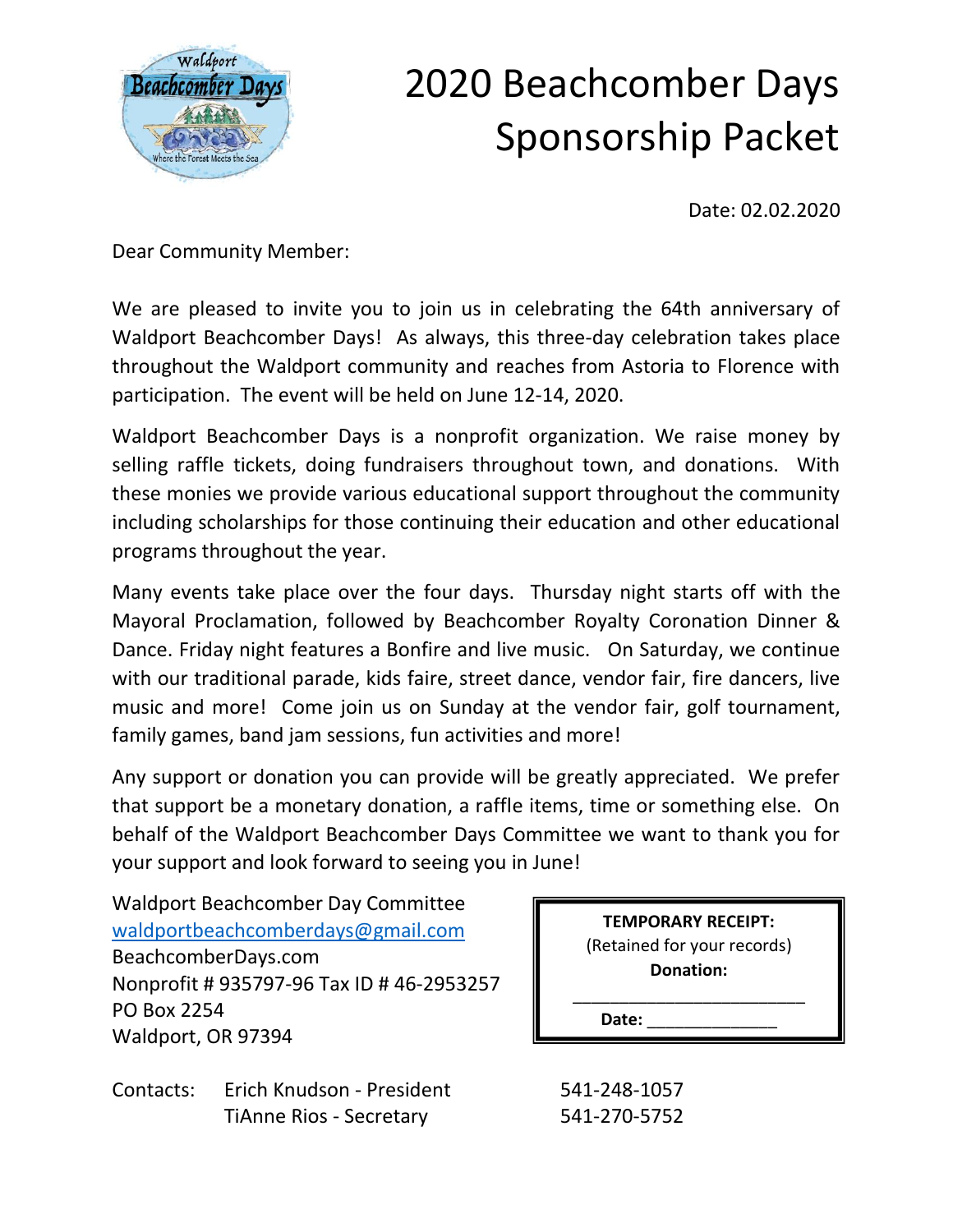

| <b>Sponsorship Benefits</b>                                                          | <b>Beach</b>                           | Forest                   | Mermaid                           | Driftwood                      | Seashell |
|--------------------------------------------------------------------------------------|----------------------------------------|--------------------------|-----------------------------------|--------------------------------|----------|
|                                                                                      | \$1000                                 | \$500                    | \$250                             | \$100                          | \$50     |
| Advertising on Posters, Website<br>and all other paper advertising                   | XL Logo                                | Large Logo               | Medium<br>Logo                    | Small Logo                     | Name     |
| <b>Facebook Recognition</b>                                                          | Logo on<br>Facebook                    | Logo on<br>Facebook      | Name<br>mention<br>on<br>Facebook | Name<br>mention on<br>Facebook | Name     |
| Logo or Name on T-Shirts                                                             | Large Logo                             | Medium<br>Logo           | Small Logo                        | Name                           |          |
| <b>Vendor Fair Table</b>                                                             | Free Table                             | <b>Free Table</b>        |                                   |                                |          |
| <b>Kids Faire</b>                                                                    | Banner at<br><b>Kids Faire</b>         | Banner at<br>Kids Faire  | Banner at<br>Kids Faire           |                                |          |
| Safety Zone Area                                                                     | Banner at<br>Safety Zone               | Banner at<br>Safety Zone |                                   |                                |          |
| Radio Advertisement                                                                  | Name<br>Recognition<br>on the<br>Radio |                          |                                   |                                |          |
| <b>Official Sponsor Sign</b>                                                         | Æ.                                     | <b>SD</b>                | Æ                                 | Ф                              | ςи       |
| Beachcomber Day Thank You<br>Gift                                                    | W,                                     |                          | W,                                |                                |          |
| Beachcomber Sponsorship<br>Certificate                                               | ЛZ,                                    |                          |                                   |                                | M        |
| <b>T-shirt for business</b>                                                          | 5 shirts                               | 2 shirts                 | 1 shirt                           |                                |          |
| Opportunity to be in parade<br>with banner as official<br><b>Beachcomber Sponsor</b> | ЛZ,                                    |                          |                                   |                                |          |
| Signage at Golf Tournament                                                           | <u>sia</u>                             | œ.                       | œ                                 | œ.                             | Œ        |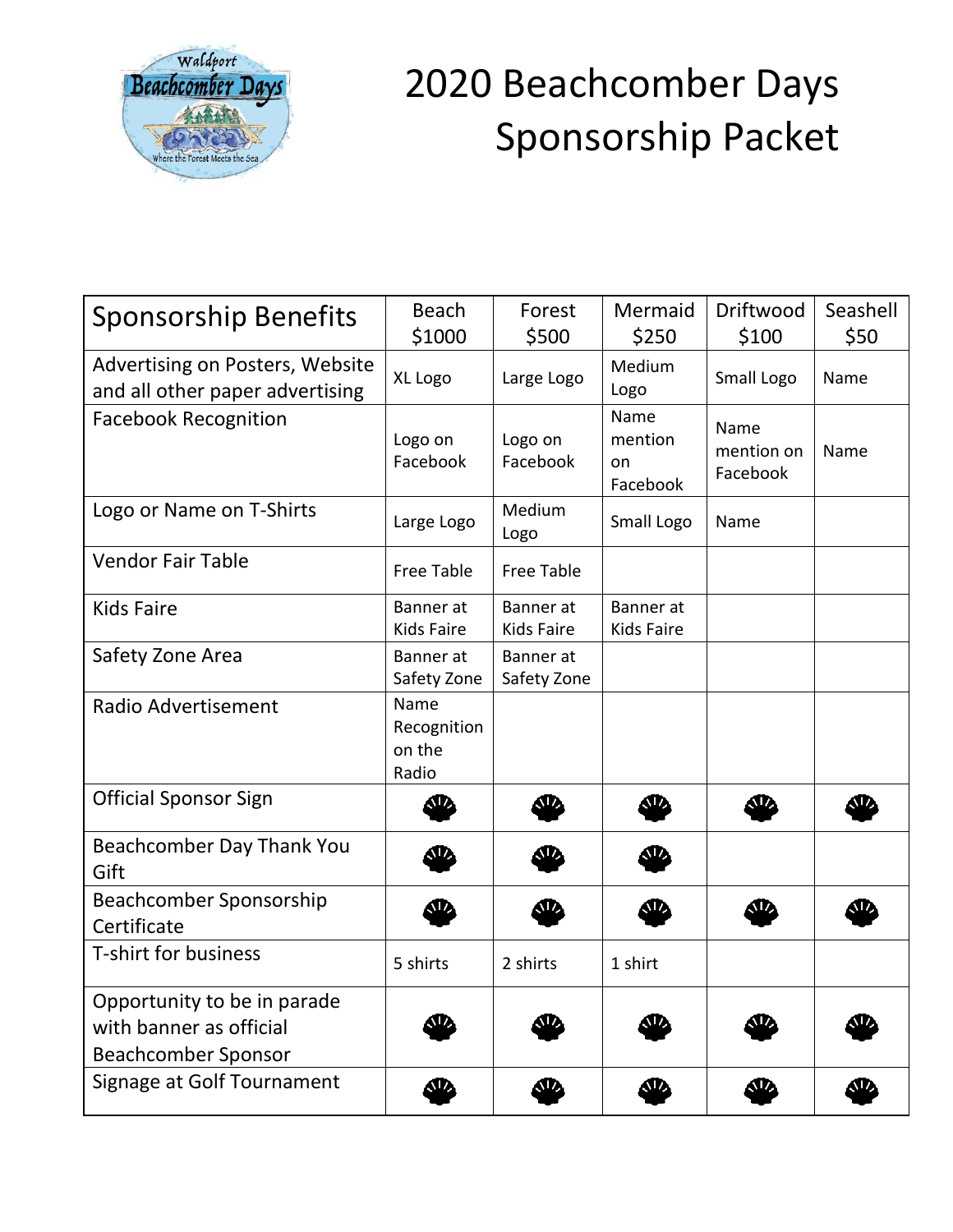

### Additional Sponsorship Levels

### •Parade Sponsor - \$1100

All Beach Sponsor Benefits and Large Banner to Lead the Parade as the official Parade Sponsors. Banner will be provided for you and can be kept after the event.

Opportunity to have employees carry the banner during the parade. Name recognition during the parade.

#### •Main Stage Sponsor- \$1100

All Beach sponsor benefits and Large Banner at the Main Stage provided by Beachcomber days. Opportunity to speak at the main stage and have name recognition 4 times on Saturday at the Main Stage.

#### •Fire Dancers Sponsors- \$700

All Forest Sponsor Benefits and opportunity to introduce the Fire Dancers. Have name announced as official Fire Dancer Sponsors. A Banner up during performance.

#### • Royalty Court Sponsors- \$550

All Forest Sponsor Benefits. Opportunity to present Scholarship to Scholarship winners. Have Name announced as official Royalty Court Sponsors. Banner on Car with Scholarship winners during the parade.

#### •Street Dance Sponsor- \$550

All Forest Sponsor Benefits. Banner at Main Stage during Street Dance and opportunity to introduce the first band at the Street Dance.

### •Entertainment Sponsor- \$300

All Mermaid Sponsor Benefits. Banner by the Main Stage or secondary stage.

#### •Kids Faire Sponsor- \$200

All Driftwood Sponsor Benefits. Banner at the Kids Faire.

#### •Softball Tournament Sponsor- \$150

All Driftwood Sponsor Benefits and a banner at the Softball Tournament. Opportunity to open the Tournament.

#### •Golf Tournament Sponsor- \$35

Special Sponsor Benefits includes signage on the green during the golf tournament and name mention on the website.